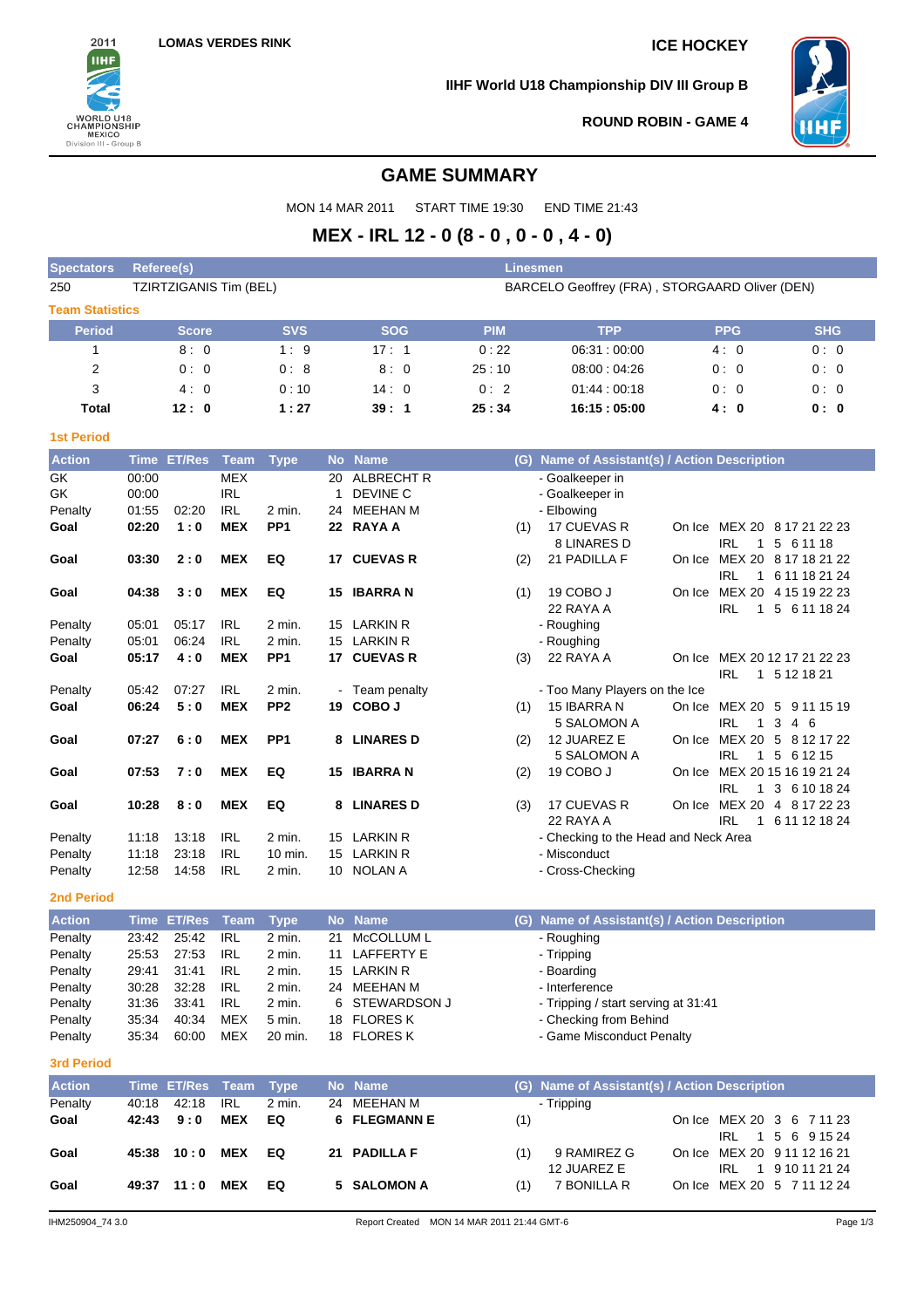



## **IIHF World U18 Championship DIV III Group B**



## **ROUND ROBIN - GAME 4**

| <b>Action</b>  |                         | Time ET/Res Team Type |                          |    | No Name           |    | (G) Name of Assistant(s) / Action Description |                                                              |                                |
|----------------|-------------------------|-----------------------|--------------------------|----|-------------------|----|-----------------------------------------------|--------------------------------------------------------------|--------------------------------|
| Goal           |                         | 54:35 12:0            | MEX                      | EQ | 3 PEREZ GALICIA A | (1 | 11 CEPEDA R<br>12 JUAREZ E<br>21 PADILLA F    | On Ice MEX 20 3 9 12 16 21<br>IRL 1 3 9 10 15 21             | IRL 1 3 4 6 9 10               |
| GK<br>GK<br>GK | 54:35<br>60:00<br>60:00 |                       | IRL<br>MEX<br><b>IRL</b> |    | 20 WILKINS D      |    | - Goalkeeper in                               | 1 DEVINE C - Goalkeeper out<br>20 WILKINS D - Goalkeeper out | 20 ALBRECHT R - Goalkeeper out |

### **Goalkeeper Records**

### **Team : MEX - Mexico Team : IRL - Ireland**

| No Name             | <b>SOG</b> | <b>SVS</b> | <b>MIP</b> | No N |
|---------------------|------------|------------|------------|------|
| 20 ALBRECHT Richard |            |            | 60:00      |      |
| 1 CUKIER Allan      |            |            |            | 20 V |

| IP | No Name              | <b>SOG SVS</b> | MIP I    |
|----|----------------------|----------------|----------|
| 00 | 1 DEVINE Christopher | 37             | 25 54:35 |
|    | 20 WILKINS Dylan     |                | 2 05:25  |

### **Game Statistics**

**Team : MEX (black)**

|                 |                          |                |                |             | <b>Shots on Goal</b> |                |                |           |                |       |
|-----------------|--------------------------|----------------|----------------|-------------|----------------------|----------------|----------------|-----------|----------------|-------|
| No Pos Name     |                          | G              | A              | <b>PIM</b>  | 1                    | $\overline{2}$ | 3 <sup>2</sup> | <b>OT</b> | <b>TS</b>      | $+/-$ |
| 8 D             | LINARES Diego +A         | $\overline{2}$ | 1              | 0           | $\overline{4}$       | $\mathbf{1}$   | $\mathbf 0$    |           | 5              | $+2$  |
| 12 D            | JUAREZ Eugenio           | $\Omega$       | 3              | 0           | 0                    | 1              | 2              |           | 3              | $+3$  |
| 17F             | <b>CUEVAS Ruben</b>      | $\overline{2}$ | $\overline{2}$ | 0           | 3                    | 1              | 0              |           | 4              | $+2$  |
| 21 D            | PADILLA Francisco +C     |                | $\overline{2}$ | 0           | 1                    | $\Omega$       | $\mathbf{1}$   |           | $\overline{2}$ | $+4$  |
| 22 F            | RAYA Alejandro (BP)      |                | 3              | $\mathbf 0$ | $\overline{2}$       | $\mathbf{1}$   | $\mathbf 0$    |           | 3              | $+3$  |
| 4 F             | RIVACOBA Miguel          | 0              | 0              | 0           | 1                    | 0              | 3              |           | 4              | $+2$  |
| 15F             | <b>IBARRA</b> Nestor     | $\overline{2}$ | 1              | 0           | $\overline{2}$       | 1              | 0              |           | 3              | $+2$  |
| 19 <sub>D</sub> | COBO Jean                |                | $\overline{2}$ | 0           | 1                    | 0              | 0              |           |                | $+2$  |
| 23 D            | <b>COLAS Miguel</b>      | 0              | 0              | 0           | 2                    | 1              | 0              |           | 3              | $+3$  |
| 24 F            | <b>BONFANTE Estefano</b> | $\Omega$       | 0              | 0           | $\Omega$             | 1              | 0              |           |                | $+2$  |
| 3F              | PEREZ GALICIA Andres     |                | 0              | 0           | 0                    | 0              | 1              |           |                | $+2$  |
| 5F              | <b>SALOMON Arie</b>      |                | $\overline{2}$ | $\mathbf 0$ | $\Omega$             | $\Omega$       | 3              |           | 3              | $+1$  |
| 7 <sub>D</sub>  | BONILLA Raul +A          | $\Omega$       | 1              | 0           | 0                    | 0              | 3              |           | 3              | $+2$  |
| 9 <sub>D</sub>  | RAMIREZ Gonzalo          | 0              | 1              | 0           | 0                    | 0              | 0              |           | 0              | $+2$  |
| 11F             | CEPEDA Rodrigo           | 0              | 1              | 0           | 0                    | 0              | 0              |           | 0              | $+3$  |
| 6 D             | <b>FLEGMANN Eduardo</b>  | 1              | 0              | 0           | 1                    | 0              | $\mathbf 1$    |           | 2              | $+1$  |
| 16 F            | <b>OLIVER Alejandro</b>  | 0              | 0              | 0           | $\Omega$             | 0              | 0              |           | $\Omega$       | $+3$  |
| 18 D            | <b>FLORES Kaleb</b>      | $\Omega$       | $\Omega$       | 25          | $\Omega$             | 1              | 0              |           |                | $+1$  |
| 1 GK            | <b>CUKIER Allan</b>      | 0              | 0              | 0           | 0                    | 0              | $\mathbf 0$    |           | 0              |       |
| 20 GK           | <b>ALBRECHT Richard</b>  | $\Omega$       | 0              | 0           | 0                    | 0              | 0              |           | 0              |       |
| <b>Total</b>    |                          | 12             | 19             | 25          | 17                   | 8              | 14             |           | 39             |       |

### **Head Coach :** de la GARMA Diego

|             | Team : IRL (white)    |               |          |            |          |                |   |           |           |       |  |
|-------------|-----------------------|---------------|----------|------------|----------|----------------|---|-----------|-----------|-------|--|
|             |                       | Shots on Goal |          |            |          |                |   |           |           |       |  |
| No Pos Name |                       | G             | A        | <b>PIM</b> |          | $\overline{2}$ | 3 | <b>OT</b> | <b>TS</b> | $+/-$ |  |
| 6 D         | STEWARDSON Jonathan   | 0             | 0        | 2          | 0        | $\mathbf 0$    | 0 |           | 0         | -6    |  |
| 11 D        | LAFFERTY Eoghan       | 0             | 0        | 2          | 0        | 0              | 0 |           | 0         | $-4$  |  |
| 12 D        | <b>TUITE Padraig</b>  | 0             | 0        | 0          | 0        | 0              | 0 |           | 0         | $-1$  |  |
| 15F         | LARKIN Rian $+C$      | $\Omega$      | 0        | 18         |          | 0              | 0 |           |           | $-2$  |  |
| 24 D        | MEEHAN Matthew +A     | $\Omega$      | 0        | 6          | 0        | 0              | 0 |           | 0         | -6    |  |
| 3 D         | <b>MURPHY Stephen</b> | $\Omega$      | $\Omega$ | 0          | 0        | $\mathbf 0$    | 0 |           | 0         | $-3$  |  |
| 10F         | <b>NOLAN Adam</b>     | $\Omega$      | 0        | 2          | $\Omega$ | $\Omega$       | 0 |           | 0         | $-4$  |  |
| 18 F        | REDMOND Conor +A      | $\Omega$      | $\Omega$ | 0          | $\Omega$ | $\mathbf 0$    | 0 |           | 0         | $-4$  |  |
| 21 D        | McCOLLUM Liam         | $\Omega$      | $\Omega$ | 2          | $\Omega$ | $\mathbf 0$    | 0 |           | 0         | $-3$  |  |